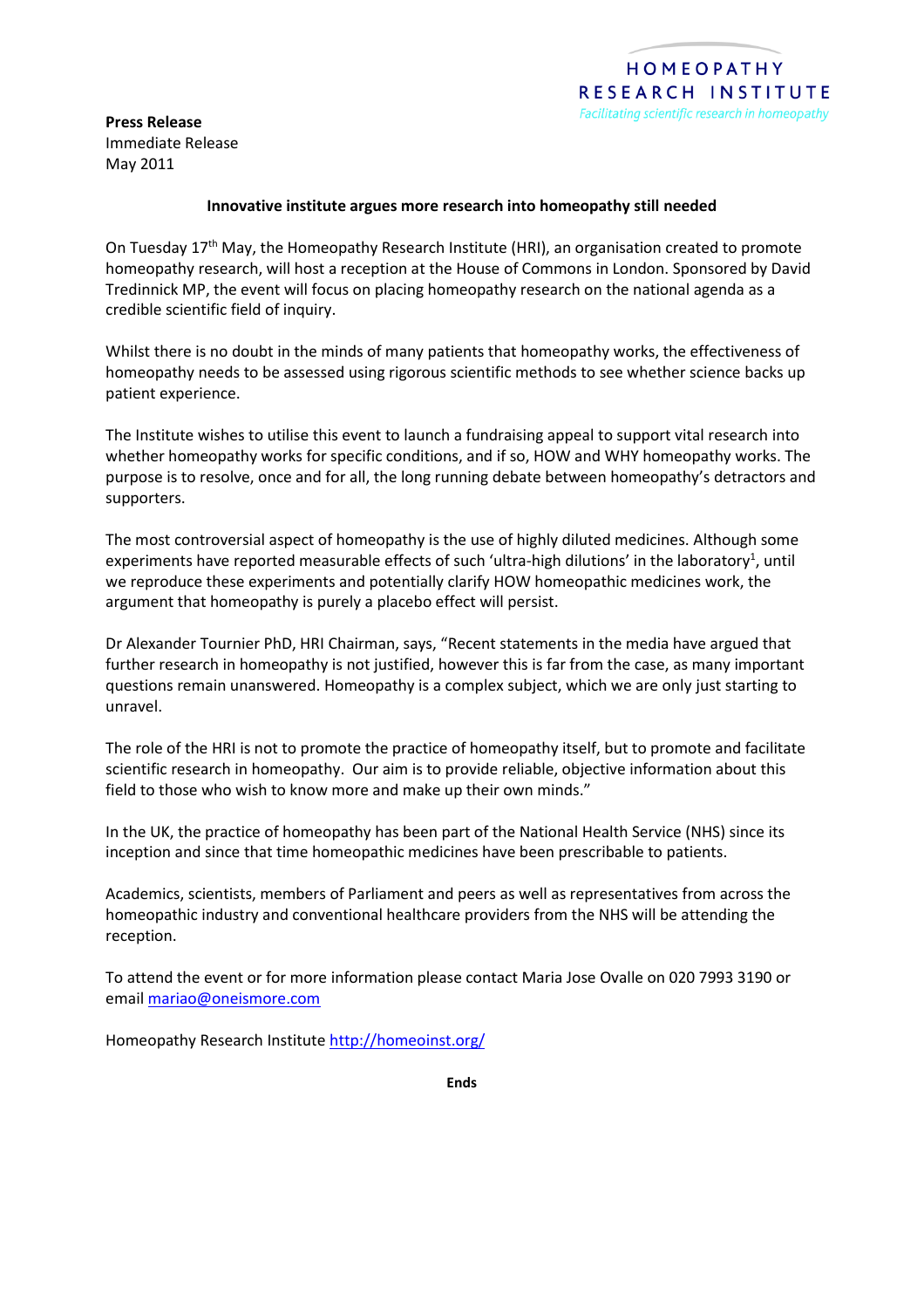# **Notes to Editors**

**The** *Homeopathy Research Institute* is an innovative charity, based in the UK, working to facilitate scientific research in the field of homeopathy. In order to achieve this we have gathered some of the world's experts in Homeopathy and Complementary and Alternative Medicine research to form our Scientific Advisory Committee. From this strong scientific foundation we are able to confidently channel your donations to the best research projects submitted to us.

The *Homeopathy Research Institute* promotes research in the field of homeopathy by:

- Facilitating research projects within international academic institutions
- o Providing a peer review process for research proposals submitted to our Scientific Advisory Committee.

We aim to facilitate research which explores different aspects of homeopathy, such as the effectiveness of homeopathy in daily practice, efficacy in treating key pathologies and the physico-chemical properties of homeopathic preparations.

We also aim to inform health professionals and the general public about research in homeopathy through the provision of:

- o An online homeopathy research database
- o A free quarterly newsletter covering various homeopathy research topics.

# **What is Homeopathy?**

Homeopathy is a system of medicine which involves treating the individual with highly diluted substances, with the aim of triggering the body's natural system of healing. Based on their individual symptoms, a homeopath will match the most appropriate medicine to each patient. This medical system was developed by a German doctor, Samuel Hahnemann, in 1796 and has been used world-wide ever since. Homeopathy is based on the principle that 'like cures like' i.e. a substance which causes symptoms when taken in large doses, can be used in small amounts to treat similar symptoms. Homeopathic treatment has an excellent safety record<sup>2</sup>.

## **Popularity of homeopathy in UK and Worldwide**

- In Britain, the market for homeopathy is growing at around 20% per year. In 2007, it was estimated t be worth £38m, and is projected to reach £46m in 2012.<sup>3</sup>
- $\bullet$  10% of people in the UK use homeopathy<sup>4</sup> an estimated 6 million people.
- 100 million EU citizens, some 29% of the EU's population, use homeopathic medicines in their day-to day healthcare. 5
- India leads in terms of number of people using homeopathy, with 100 million people depending solely on homeopathy for their medical care. 6
- Worldwide, over 200 million people use homeopathy on a regular basis.

### **Overall position of the homeopathic profession in UK**

- Homeopathy has been available within the National Health Service (NHS) since its inception in 1948. The 'Faculty of Homeopathy Act' passed in 1950 incorporated Homeopathic Hospitals into the NHS, and Nye Bevan himself, in a parliamentary reply, confirmed that homeopathy would be continue to be part of the NHS so long as there were patients demanding it and doctors willing to provide it.
- In the NHS over 55,000 patients a year are seen through the homeopathic hospitals.<sup>7</sup> There were originally 5 homeopathic hospitals (Glasgow, Liverpool, London, Bristol and Tunbridge Wells). Tunbridge Wells closed in 2007 and earlier this year the Royal London Homeopathic Hospital changed its name to the Royal London Hospital for Integrated Medicine.